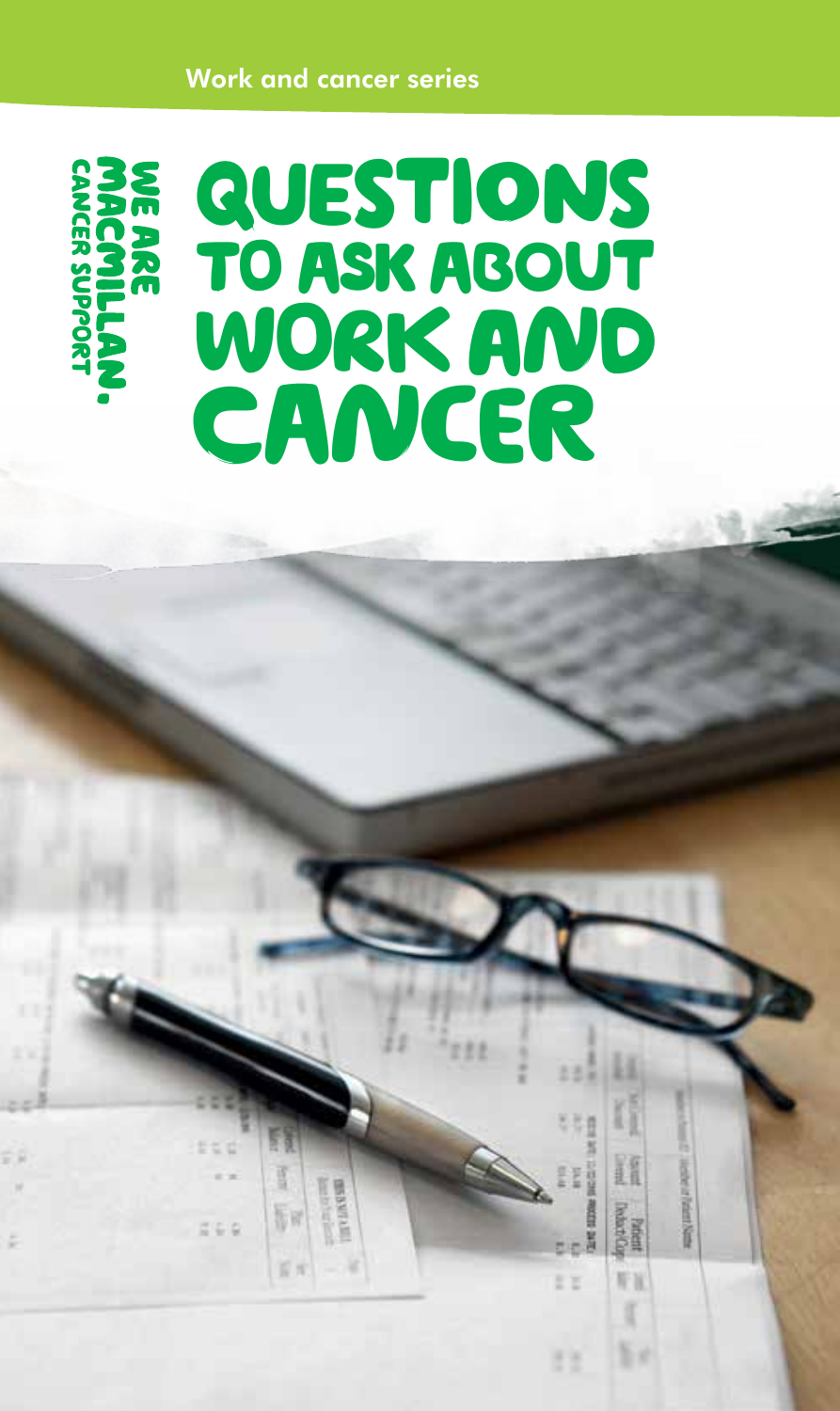### About this tool

This tool has questions you may need to ask about work issues if you are affected by cancer. It can help you find the information you need at every stage.

We hope that using the tool will boost your confidence and support you to deal with any workplace issues you might have.

Not all the questions will be relevant to everyone. For example, not everybody living with and beyond cancer will need to take time off work. This tool is a flexible guide. You can use it to focus on the questions that apply to your situation.

#### How to use this tool

We have split the questions into four sections about work:

#### Initial work issues and time off work

These are some of the first questions you may have about work after being diagnosed. It includes questions about taking time off work.

#### Preparing to go back to work

These questions are about preparing to go back to work after some time off. You might still be going through treatment, or you might have finished your treatment.

#### Going back to work

These questions are about going back to work after treatment.

#### If you decide not to go back to work

You may have these questions if you have decided to give up work long-term. You may also use them if you want to leave your current job because of the cancer.

The questions you ask and when you ask them will depend on your situation. You can pick and choose. You may need to ask some questions earlier or later than suggested in the tool.

The questions in each section are split into three areas:

- health
- finance
- work.

Next to each question, you will find a row of boxes. These show all the places you can go for answers.



A large tick shows a service or person who is most likely to be able to answer your question.



A small tick shows a service or person who may also be able to help.

At the back of this booklet, there are blank pages for notes (pages 23–24). You could use these pages to help you remember what questions you need to ask, and record what you find out.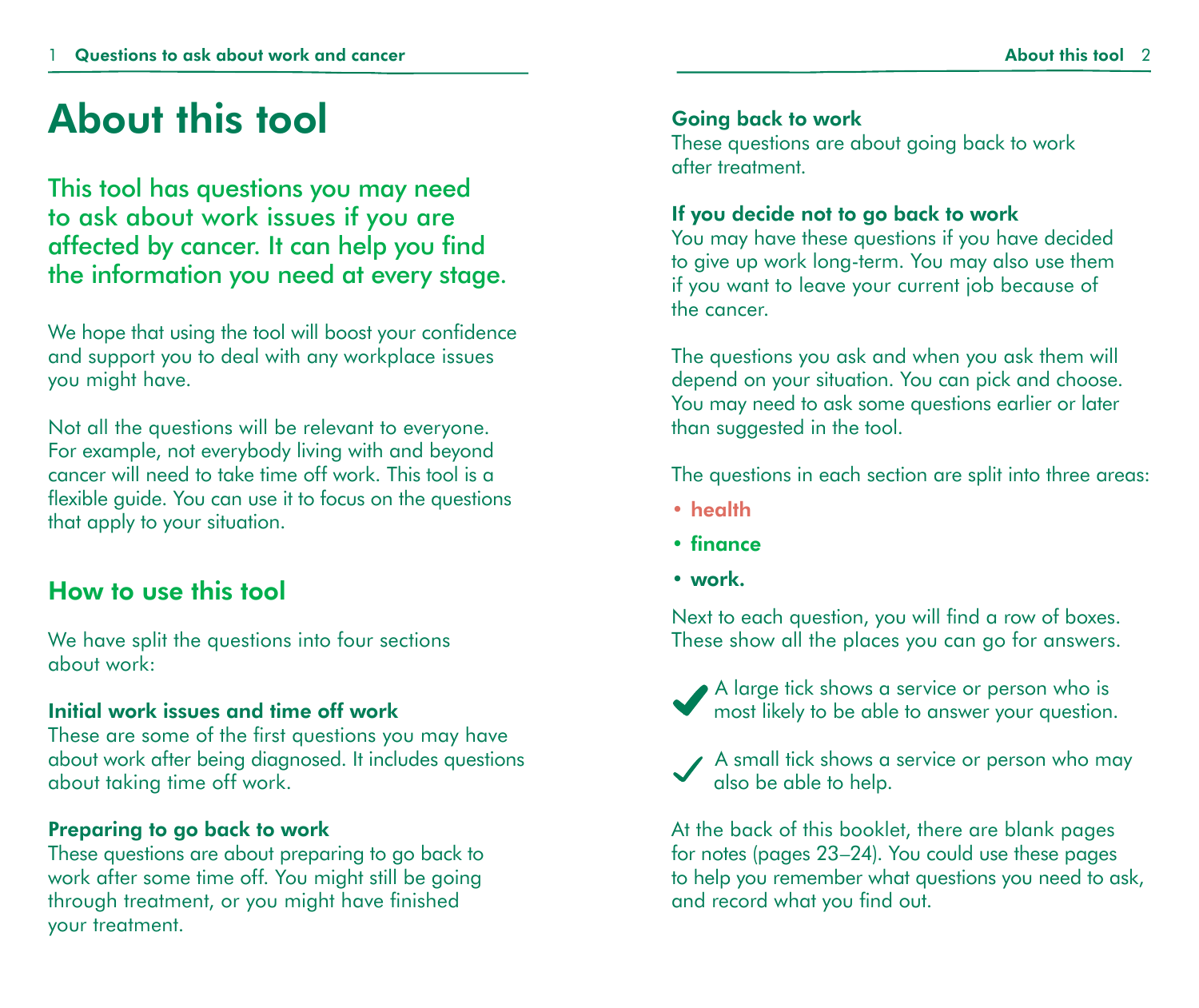#### Services we refer to

We refer to a number of services where you may be able to get answers to your questions:

#### • Your oncology team

This is your team at the hospital. It may include oncologists, radiologists and cancer nurses.

• GP services

#### • Occupational health

This may include workplace health and safety advisers, nurses, physiotherapists, counsellors, and GPs. It may not be available at every workplace. In some cases, workplaces give employees access to an external occupational health service. You can find out more from your employer or HR department. If you live in England, Wales or Scotland you can also get occupational health support from the Fit for Work service. See page 21 for more details.

- Your line manager
- Your HR department

#### • Advisory services

These are organisations and programmes that can offer guidance and advice, including helping resolve work disputes. See pages 20–22 for examples of the services available and for contact information.

#### • Charities and support groups

These may include Macmillan Cancer Support, other cancer support charities and local support groups. See pages 22–23 for more details and contact information.

• Your union, if you're a member.

#### If you are self-employed

If you are self employed and so do not have a line manager, HR department or union, our booklet Self-employment and cancer may be helpful. It can give you more information about dealing with work issues.

See page 19 for details of all our work and cancer resources and how to order them.

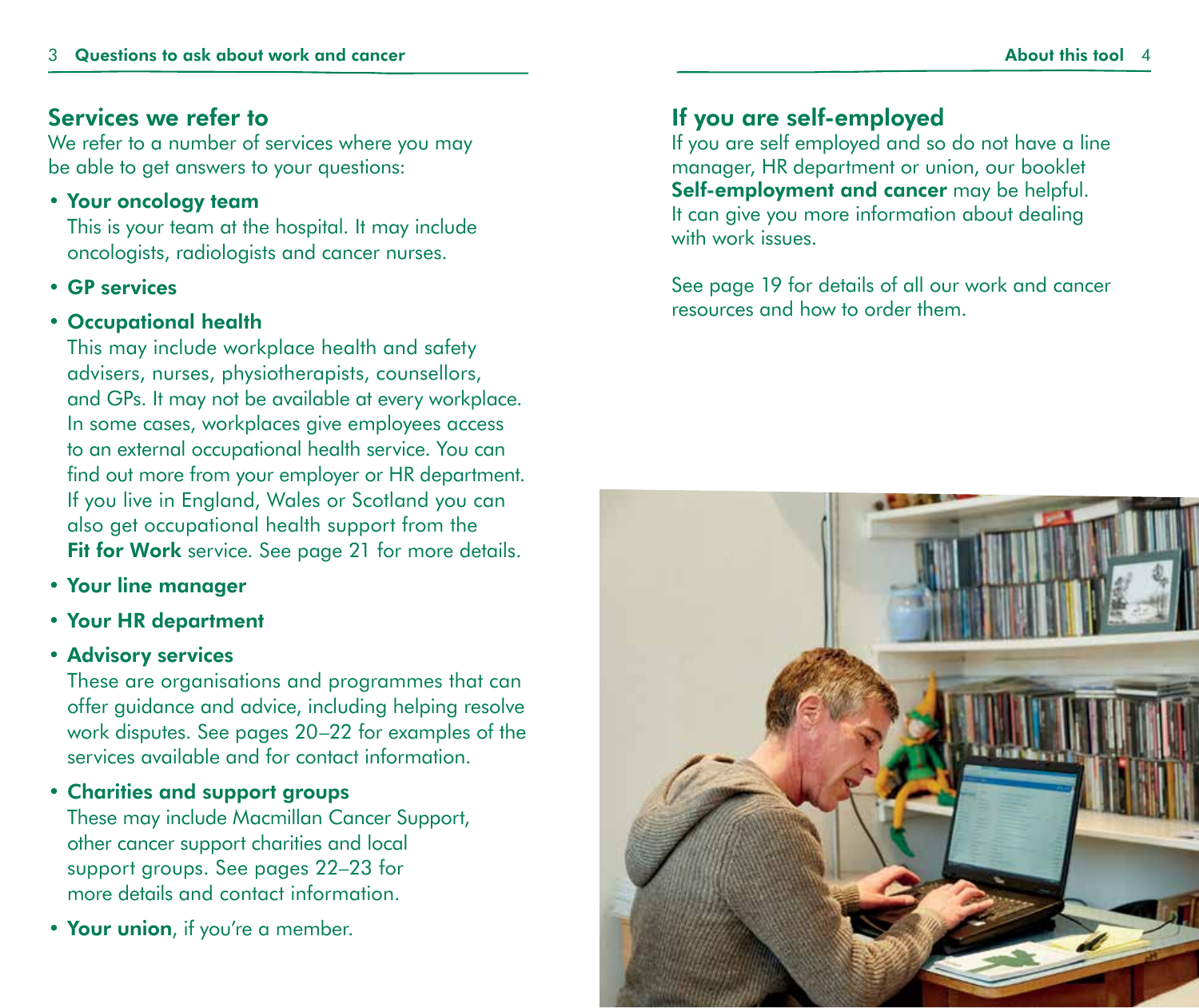### Questions about initial work issues and time off work

| off work                                                                                                                                                        |  |  |  |  |
|-----------------------------------------------------------------------------------------------------------------------------------------------------------------|--|--|--|--|
| <b>Health</b>                                                                                                                                                   |  |  |  |  |
| How much time will I need to take off work for each of my treatments?<br>For example surgery, chemotherapy, radiotherapy and hormonal therapy.                  |  |  |  |  |
| When will each phase of my treatment take place?<br>Will there be breaks in between?                                                                            |  |  |  |  |
| How does a fit note work? How do I get a fit note?<br>(A fit note may also be called a medical statement or a doctor's note.)                                   |  |  |  |  |
| Which treatment side effects are most likely to interfere with my work?<br>When might these side effects happen and how long will they last?                    |  |  |  |  |
| Which support services are available to me?<br>For example, counselling, employee assistance programmes,<br>occupational therapy and vocational rehabilitation. |  |  |  |  |

#### **Finance**

| If I'm unable to work, what Statutory Sick Pay or company sick pay might<br>be available to me?                                                                                  |  |  |  |  |
|----------------------------------------------------------------------------------------------------------------------------------------------------------------------------------|--|--|--|--|
| Which other benefits might be available to me? How can I get this help?<br>For example, Employment and Support Allowance, Universal Credit,<br>or Personal Independence Payment. |  |  |  |  |
| If I cannot work, will the benefits I get at the moment be affected?                                                                                                             |  |  |  |  |
| How long can I claim benefits for?                                                                                                                                               |  |  |  |  |
| If I cannot work, can you tell me which of my insurance and payment<br>protection policies I might be able to use?                                                               |  |  |  |  |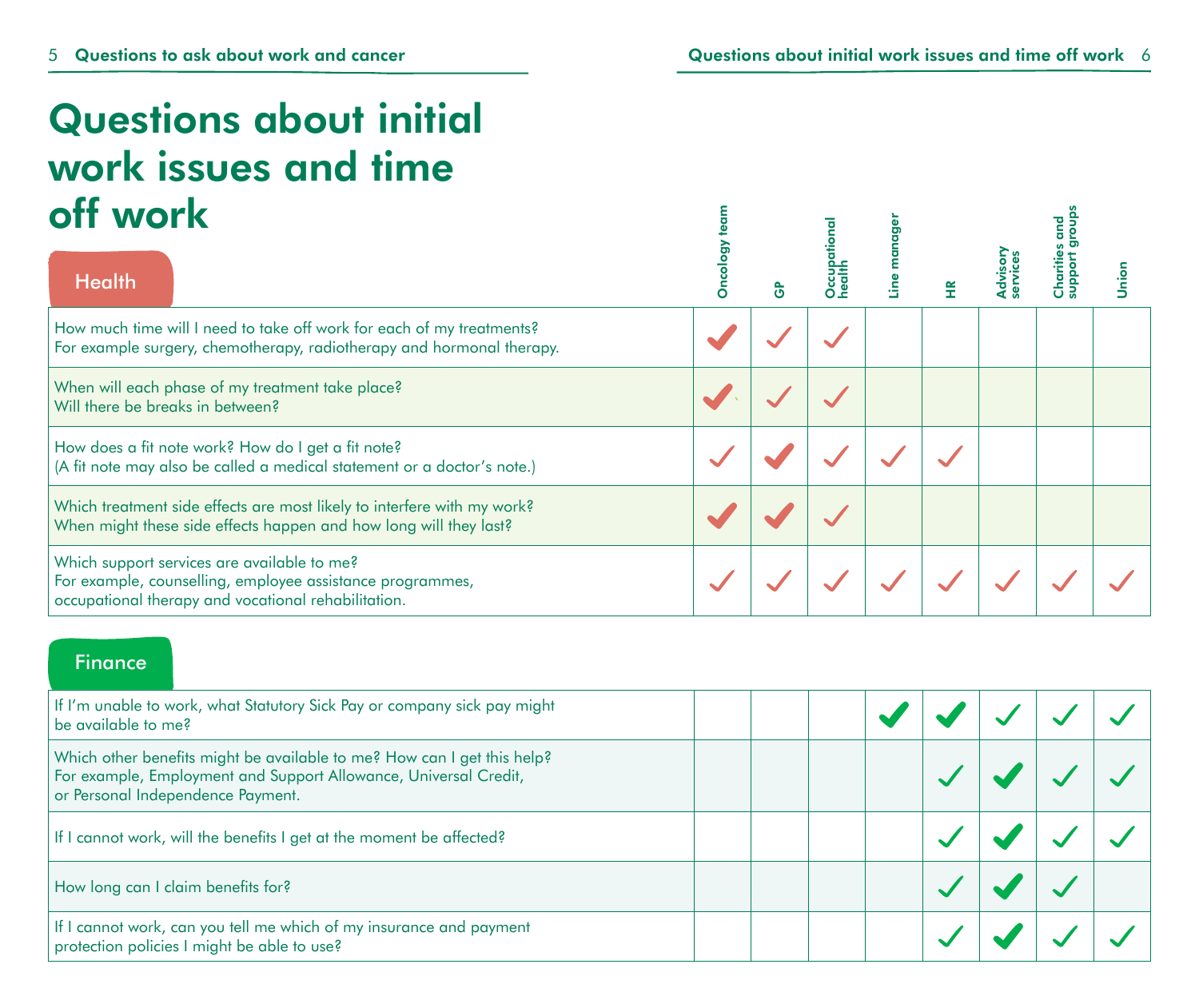| <b>Work</b>                                                                                                                                                                                                                                                   |  |  |  |  |
|---------------------------------------------------------------------------------------------------------------------------------------------------------------------------------------------------------------------------------------------------------------|--|--|--|--|
| What policies does my company or organisation have that apply<br>to my situation? Where do I find information about them?<br>For example, there may be policies about absence management,<br>occupational health, sick pay or your employer's pension scheme. |  |  |  |  |
| Should I take sick leave or use annual leave for treatment or appointments?                                                                                                                                                                                   |  |  |  |  |
| How soon can my sick pay arrangements be confirmed?                                                                                                                                                                                                           |  |  |  |  |
| If I take time off, what do I need to do to make sure my job is secure?                                                                                                                                                                                       |  |  |  |  |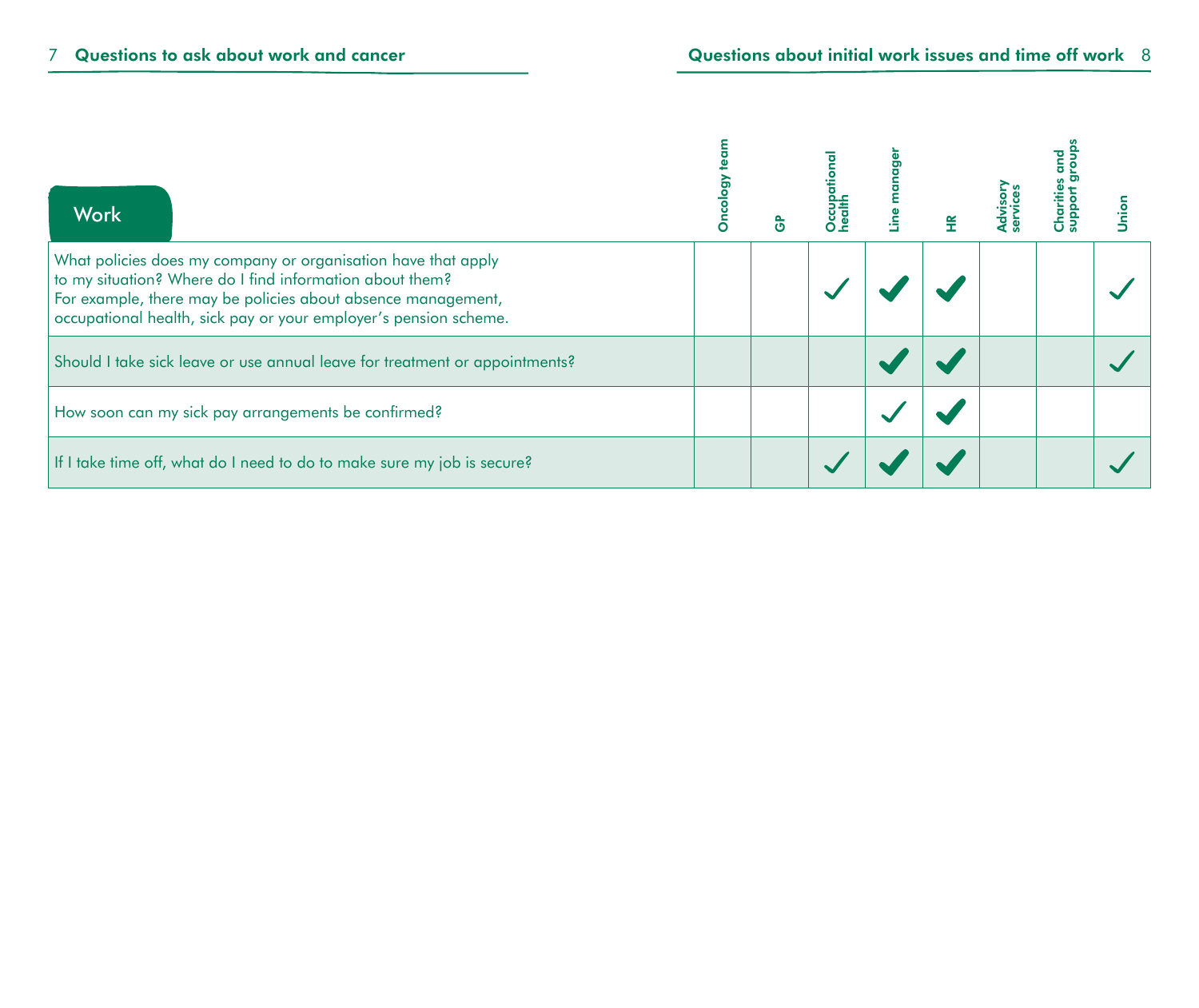### Questions about preparing to go back to work

| back to work                                                                                                                                                                                  |   |    |  |  |       |
|-----------------------------------------------------------------------------------------------------------------------------------------------------------------------------------------------|---|----|--|--|-------|
| <b>Health</b>                                                                                                                                                                                 | O | 양동 |  |  | Jnion |
| What are the potential short-term and long-term side effects of my cancer<br>and treatment?                                                                                                   |   |    |  |  |       |
| How will my treatment affect my physical tasks at work?<br>For example, will I be able to drive, climb ladders, work shifts,<br>carry heavy objects, work with children or work in a kitchen? |   |    |  |  |       |
| How will my treatment affect my mental tasks at work?<br>For example, will I be able to concentrate for long periods, work quickly,<br>multi-task, learn new things or memorise information?  |   |    |  |  |       |
| What could I do to manage any problems I have at work with mental tasks?                                                                                                                      |   |    |  |  |       |
| What could I do to deal with fatigue at work?                                                                                                                                                 |   |    |  |  |       |
| How can I get help if I'm worried or anxious about going back to work?                                                                                                                        |   |    |  |  |       |

 $\epsilon$ 

#### **Finance**

| If I return to work or my work situation is adjusted, what would be the impact<br>on my pay and benefits?<br>For example, how would a phased return, reduced working hours or altered<br>  duties affect them? |  |  |  |  |  |  |  |  |
|----------------------------------------------------------------------------------------------------------------------------------------------------------------------------------------------------------------|--|--|--|--|--|--|--|--|
|----------------------------------------------------------------------------------------------------------------------------------------------------------------------------------------------------------------|--|--|--|--|--|--|--|--|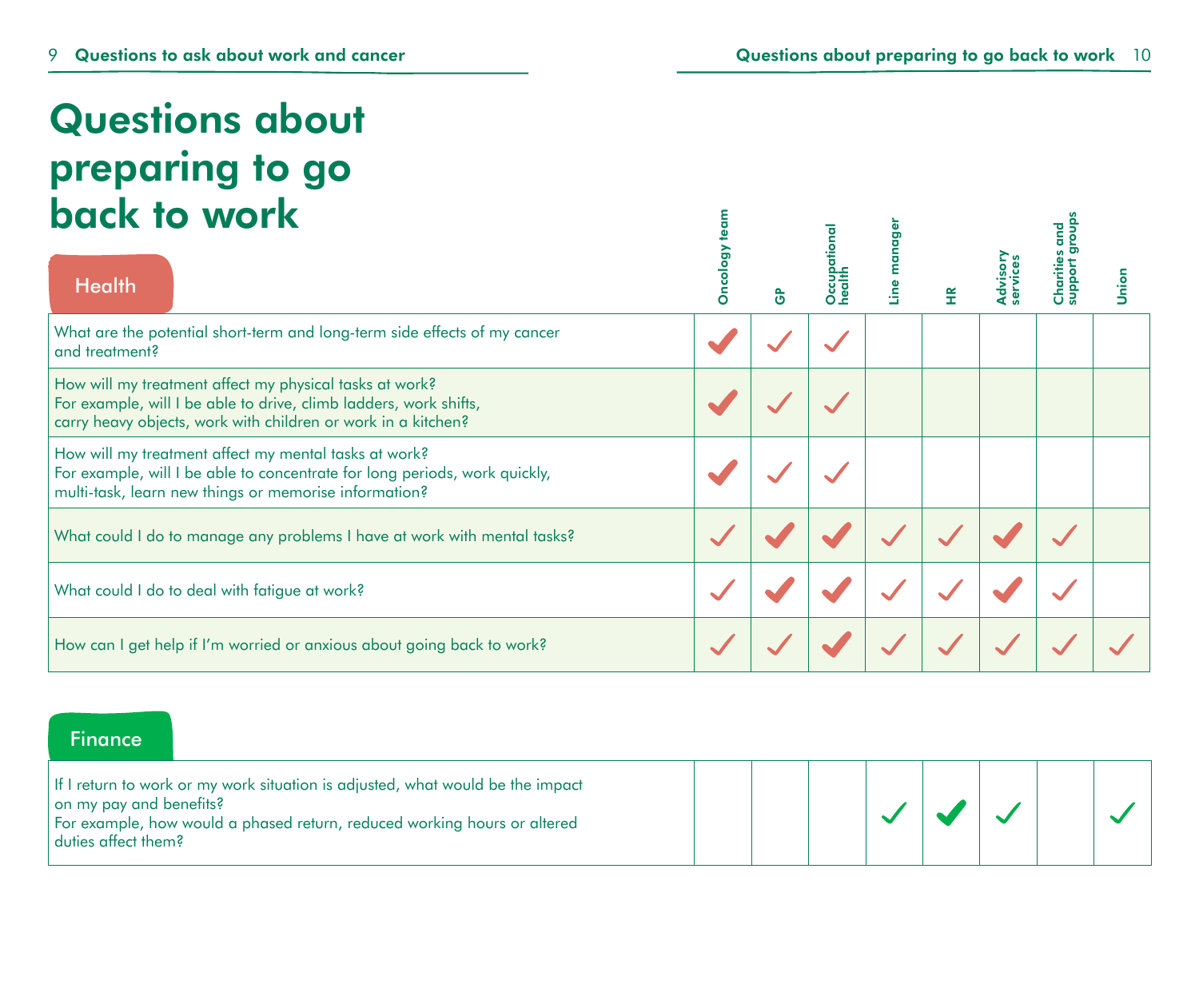| <b>Work</b>                                                                                                                                                                                    | Oncology team | စိ | Occupational<br>health | anag<br>$\mathbf 0$ | $\widetilde{\mathbb{H}}$ | Advisory<br>services | guo<br>6S<br>Charitie<br>suppor | Union |
|------------------------------------------------------------------------------------------------------------------------------------------------------------------------------------------------|---------------|----|------------------------|---------------------|--------------------------|----------------------|---------------------------------|-------|
| Where can I find out my legal rights about cancer and work?                                                                                                                                    |               |    |                        |                     |                          |                      |                                 |       |
| Do I need to give my employer any notice before I go back to work?                                                                                                                             |               |    |                        |                     |                          |                      |                                 |       |
| Can I go back to work gradually after extended sick leave?<br>This is sometimes called a phased return.                                                                                        |               |    |                        |                     |                          |                      |                                 |       |
| How can I make sure I'm told about changes that have happened while I've<br>been on sick leave?<br>These may include changes in technology, team members, targets,<br>client base or policy.   |               |    |                        |                     |                          |                      |                                 |       |
| How can I make sure the relevant people are involved in my return to work?<br>These people may include my line manager, my GP, my oncology team,<br>the HR department and occupational health. |               |    |                        |                     |                          |                      |                                 |       |
| Can we work together to decide what we'll tell everyone at work about my<br>cancer and how it will affect my work situation?<br>These people may include my colleagues, managers and clients.  |               |    |                        |                     |                          |                      |                                 |       |
| How can we make sure that my physical work environment doesn't make<br>me uncomfortable?<br>We may need to think about things like temperature, uniform or the location<br>of toilets.         |               |    |                        |                     |                          |                      |                                 |       |
| How can we change my job so that I spend less time on tasks that cause<br>me difficulty?<br>For example, driving, shift-working or concentrating for long periods.                             |               |    |                        |                     |                          |                      |                                 |       |
| How can we work together to make decisions about any changes to my job<br>role and description?                                                                                                |               |    |                        |                     |                          |                      |                                 |       |
| Can I have flexible work arrangements to help me manage treatment side effects?<br>For example, if I'm feeling fatigued could I work reduced or flexible hours,<br>or work from home?          |               |    |                        |                     |                          |                      |                                 |       |
| If I find I can't cope once I am back at work, where can I get support?                                                                                                                        |               |    |                        |                     |                          |                      |                                 |       |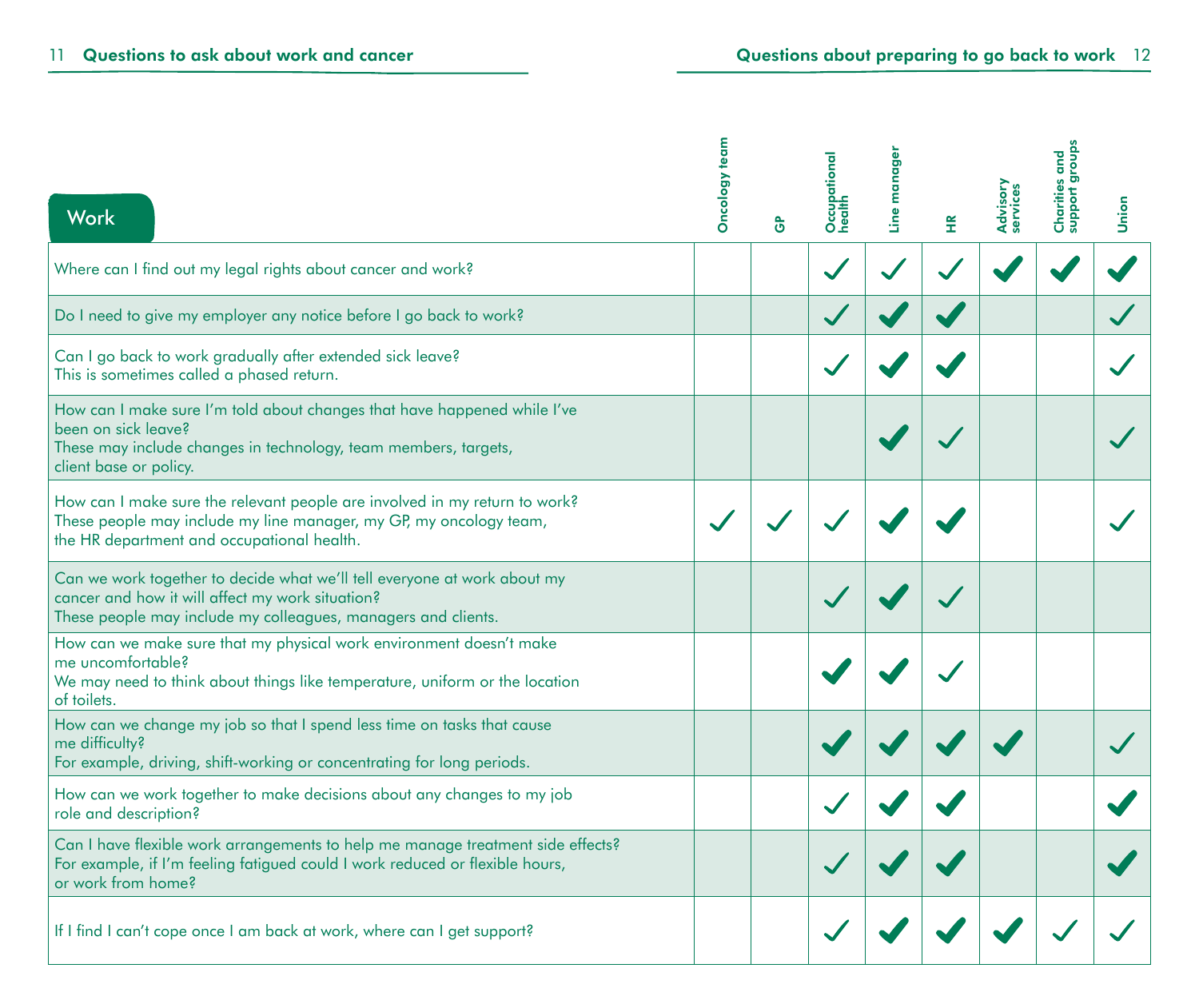### Questions about going back to work

| back to work<br><b>Health</b>                                                                                                                                       |  |  |  |  |
|---------------------------------------------------------------------------------------------------------------------------------------------------------------------|--|--|--|--|
| How many follow-up medical appointments will I have to go to during<br>working hours?<br>How much flexibility is there about when and where I have my appointments? |  |  |  |  |
| I'm not that confident about returning to work. I worry about my cancer<br>coming back. What support is there to help me?                                           |  |  |  |  |

#### **Finance**

| Can I have paid time off to go to follow-up medical appointments? |  |  |  |  |
|-------------------------------------------------------------------|--|--|--|--|
| Which benefits can I keep getting while I am working?             |  |  |  |  |

#### Work

| Can we review any temporary changes to my work together?                                                                                                         |  |  |  |  |
|------------------------------------------------------------------------------------------------------------------------------------------------------------------|--|--|--|--|
| How can we make sure I'm not exposed to infection?<br>This may mean avoiding close contact with colleagues or working from<br>home when my resistance is lowest. |  |  |  |  |
| Can I have regular breaks to help me manage my side effects?<br>For example, fatigue, pain or dietary requirements.                                              |  |  |  |  |
| What might my cancer mean for my career progression?<br>What might it mean for my pension when I retire?                                                         |  |  |  |  |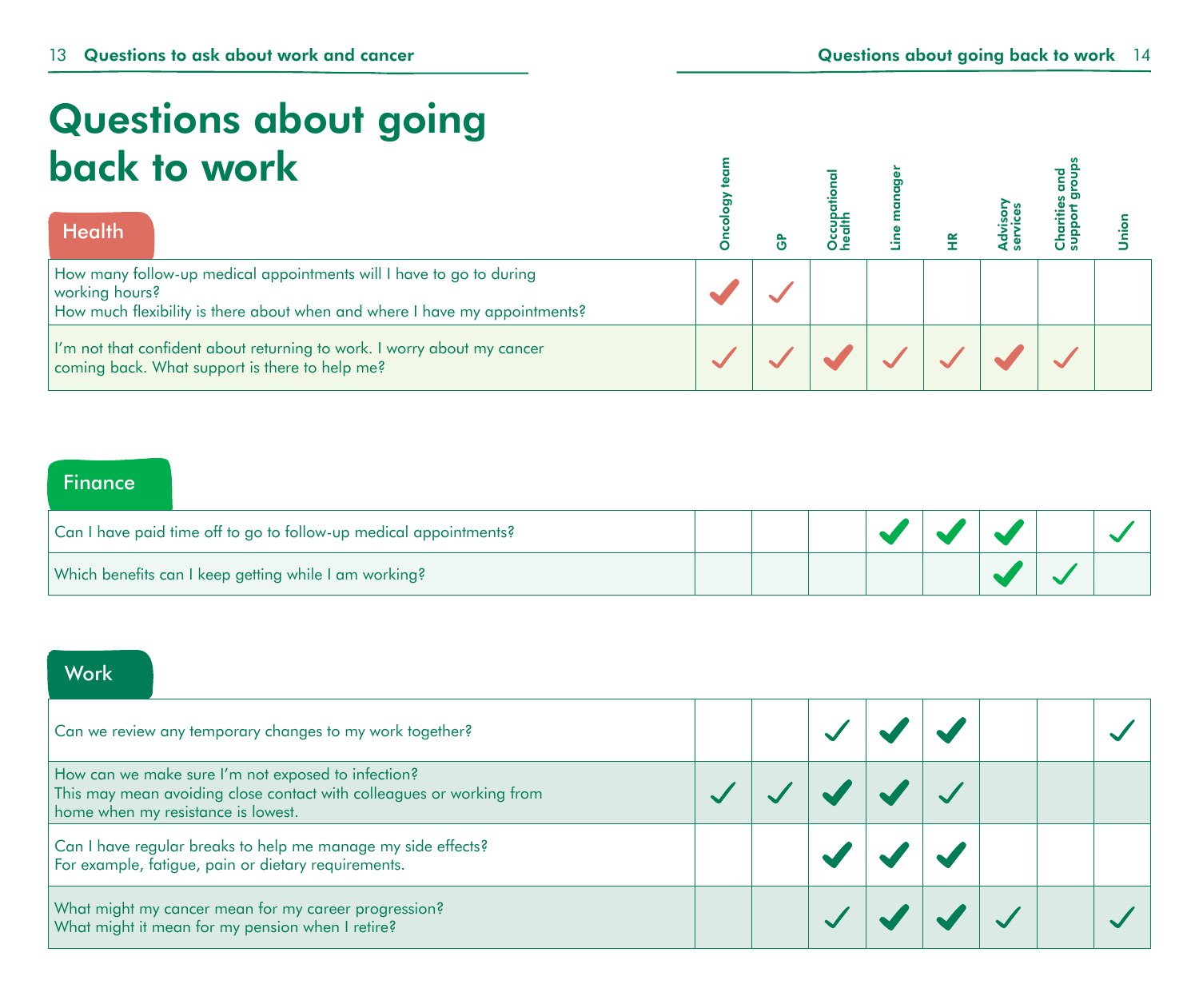### Questions if you decide not to go back to work

| <b>Health</b>                                                                                 |  |  |  |  |
|-----------------------------------------------------------------------------------------------|--|--|--|--|
| How can I make sure I stay physically healthy when I'm not working?<br>How can I stay active? |  |  |  |  |
| I'm worried about feeling isolated if I am not working.<br>Where can I get support?           |  |  |  |  |
| How can I look after my mental health when I am not working?                                  |  |  |  |  |

#### **Finance**

| I'm not able to go back to work. Which benefits are available to me?                        |  |  |  |
|---------------------------------------------------------------------------------------------|--|--|--|
| I'm retiring. Where can I get information about my finances and pension?                    |  |  |  |
| Changes in my health may stop me going back to work.<br>Could I take ill-health retirement? |  |  |  |

#### **Work**

| I left my job because of my cancer. Where can I get advice about<br>changing careers?                                   |  |  |  |  |
|-------------------------------------------------------------------------------------------------------------------------|--|--|--|--|
| Where can I get legal advice on telling my new employer about my illness?                                               |  |  |  |  |
| What is my current or previous employer allowed to say about my illness<br>when a future employer asks for a reference? |  |  |  |  |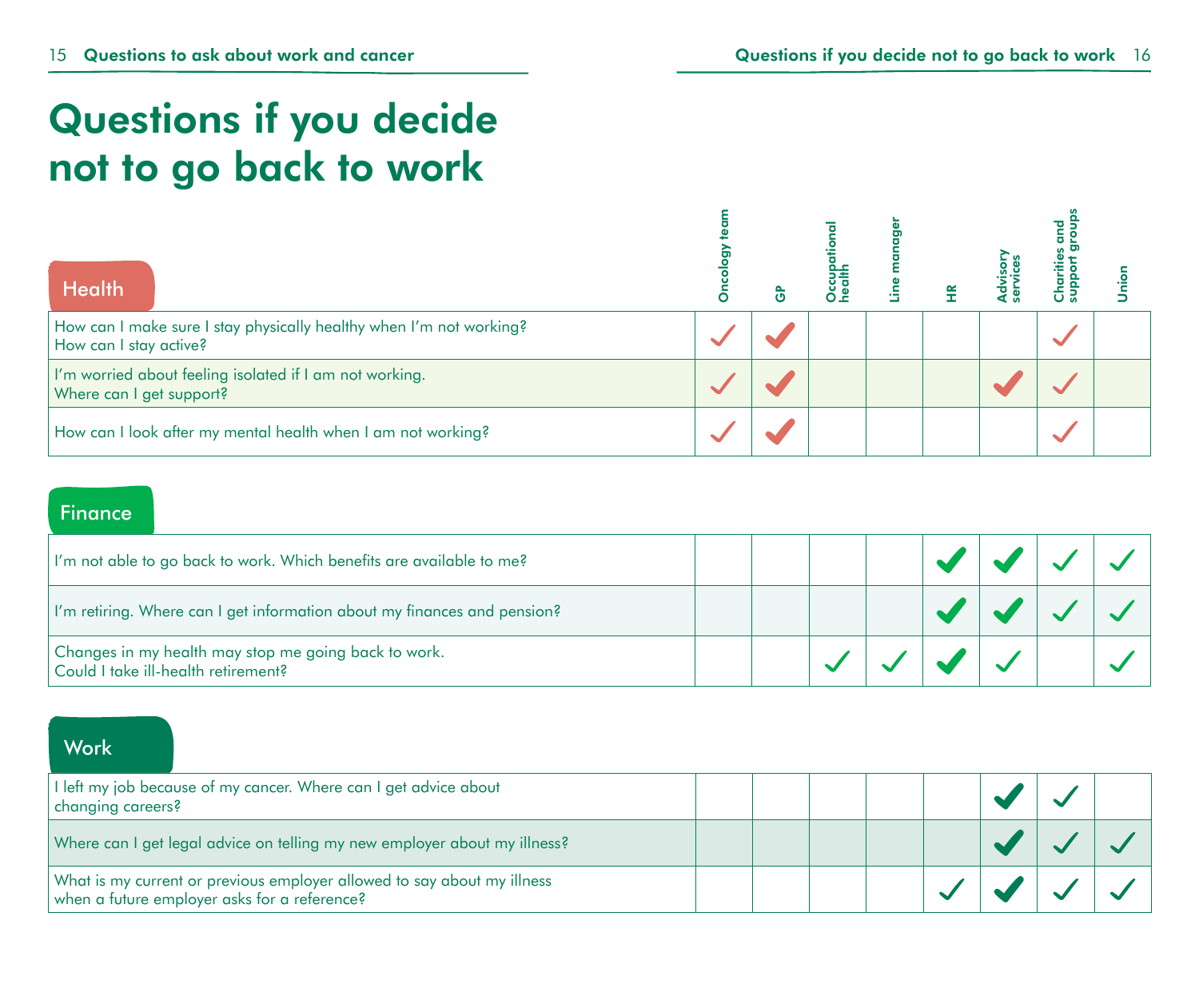

## Further information and support

#### How we can help

You can call our support line on 0808 808 00 00 (Mon–Fri, 9am–8pm). Our cancer support specialists can help with medical questions, money worries or just be there to listen if you need someone to talk to. You can speak to:

#### Welfare rights advisers

You can speak to our welfare rights advisers or search online for a Macmillan benefits adviser near you at macmillan.org.uk/ benefitsadvisers

#### Financial guides

You can speak to our financial guides about your pension, insurance or any other financial planning matter. You can also contact them online at macmillan.org.uk/ financialguidance

If you live in Northern Ireland, you can also call the Macmillan Northern Ireland Macmillan Welfare Benefits Service on 0300 123 3233.

#### Want to find out more?

For more information and practical advice about work and cancer visit macmillan.org.uk/work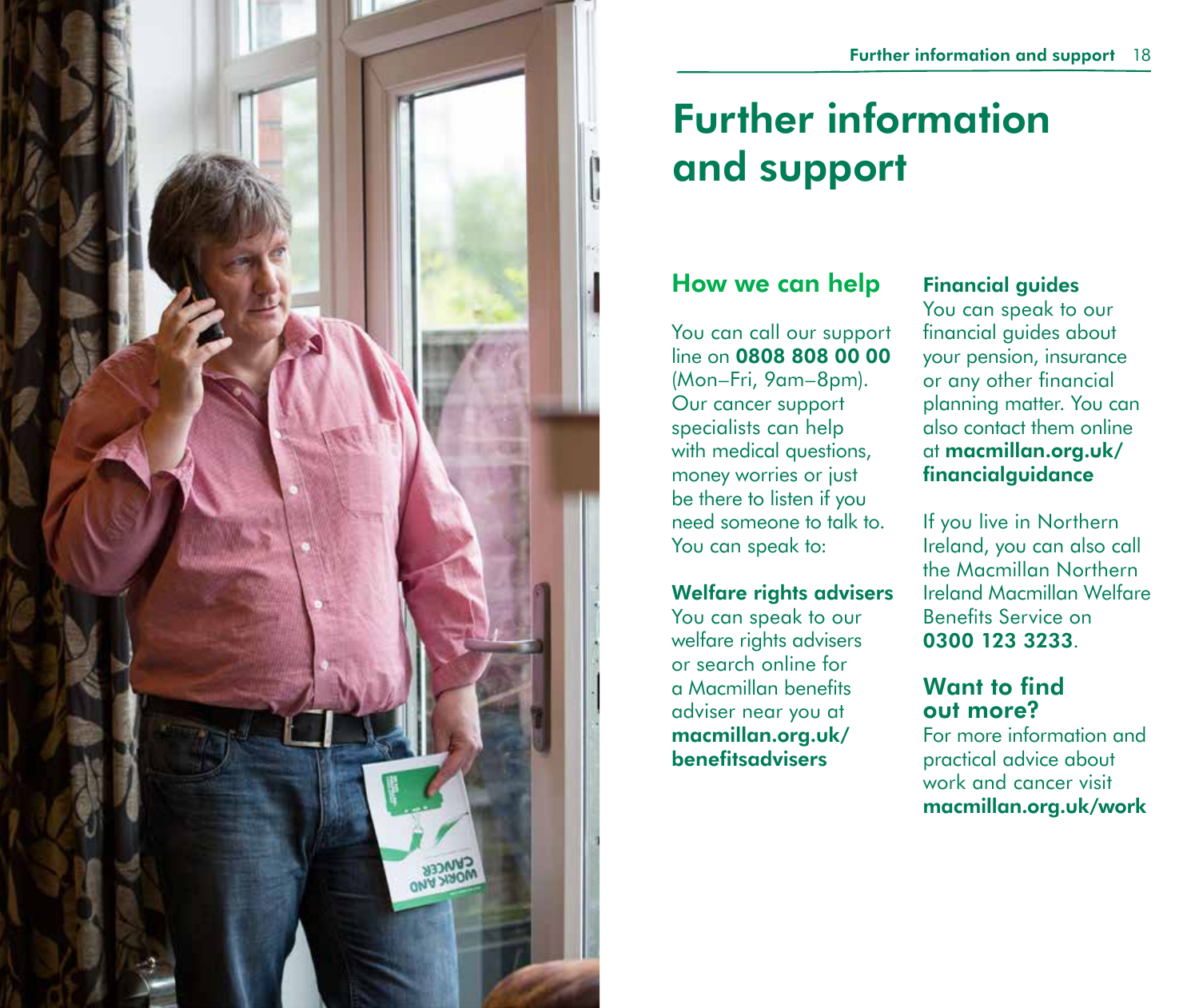#### Related resources

We have more information about work and cancer for employees:

• Work and cancer: a guide for people living with cancer

You can order these resources and more copies of this leaflet by visiting **be.macmillan.** org.uk or calling 0808 808 00 00

- Your rights at work when you are affected by cancer
- Self-employment and cancer.



### Advisory services

#### Access to Work www.gov.uk/ access-to-work

A government programme that helps people whose health affects the way they do their job. Access to Work can help pay for things like adaptations to equipment you use at work, or travel costs to and from work.

Advisory, Conciliation and Arbitration Service (ACAS) Tel 0845 747 4747 www.acas.org.uk An organisation that helps to resolve work disputes and offers advice to employees and employers.

#### Citizens Advice www.citizensadvice. org.uk

Provides advice on a variety of issues including financial, legal, housing and employment issues.

England and Wales www.citizensadvice. org.uk

**Scotland** www.cas.org.uk

#### Northern Ireland www.citizensadvice. co.uk

You can also find advice online in a range of languages at www.citizensadvice. org.uk/resources-andtools/languages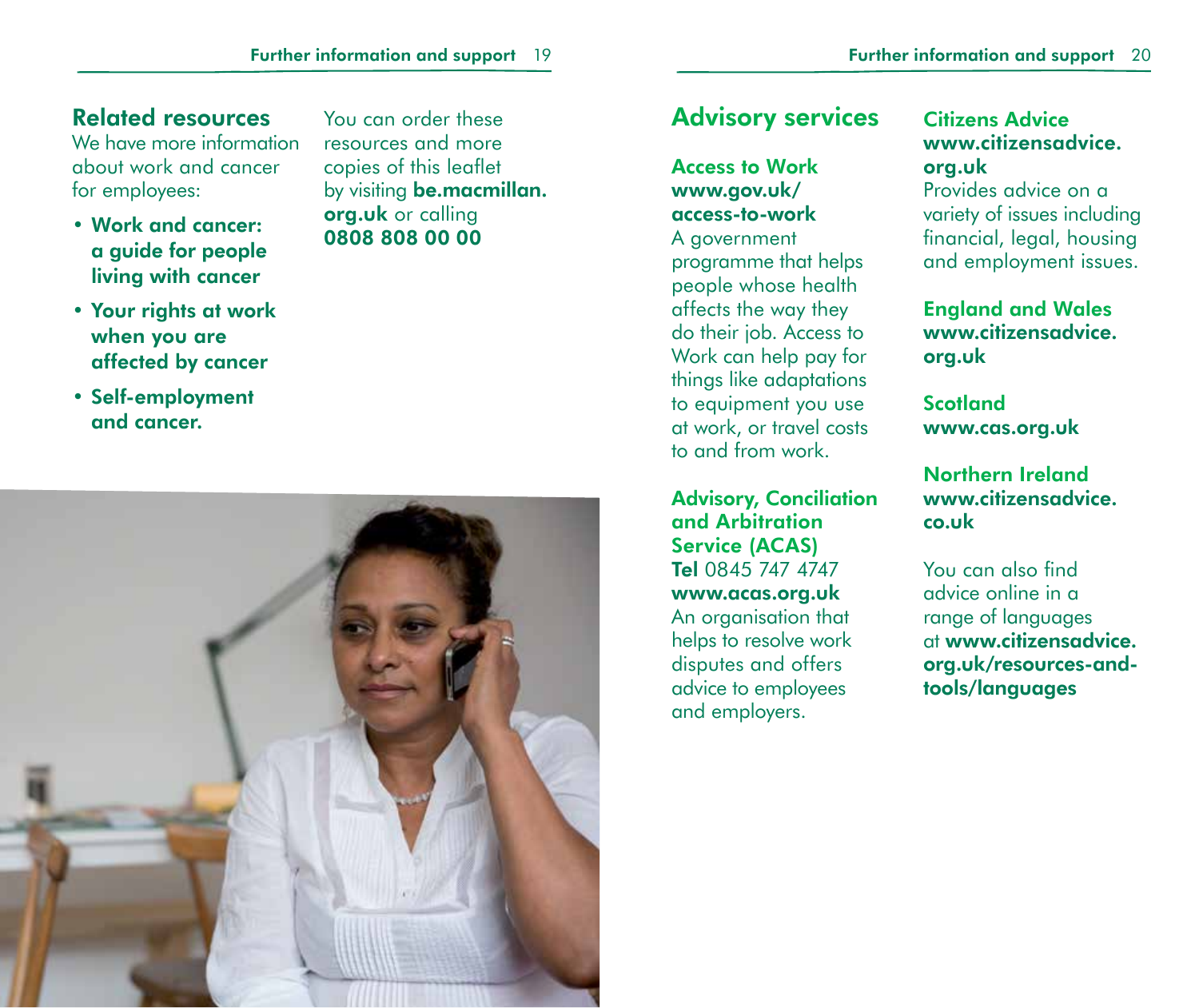#### The Fit for Work service The Fit for Work service is a government-sponsored service introduced in 2015 in England, Wales

and Scotland. It is free and confidential. Fit for Work provides the

services of occupational health professionals to working people if they:

- have been off work for four weeks or more
- are likely to be off work for four weeks or more.

The service is available to everyone. It is particularly suitable for people whose employers don't have their own occupational health services.

GPs or employers can refer you to the service. You will then have an assessment, followed by support for your situation.

You can contact the Fit for Work helpline or visit the website to get advice and support: England and Wales Tel 0800 032 6235 www.fitforwork.org

Scotland Tel 0800 019 2211 www.fitforwork scotland.scot

Northern Ireland The Fit for Work service is not available in Northern Ireland.

If you live in Northern Ireland, you should contact your workplace occupational health service, if you have one.

Jobcentre Plus www.gov.uk/ contact-jobcentre-plus Run by the Department for Work and Pensions (DWP). Aims to help people of working age find jobs and help those unable to work in making claims.

Labour Relations Agency – Northern Ireland Tel 028 9032 1442 www.lra.org.uk In Northern Ireland, the Labour Relations Agency helps to resolve work disputes and offers advice to employees and employers.

#### Charities and support groups

#### MIND

Infoline 0300 123 3393 (Mon–Fri, 9am–6pm) Email info@mind.org.uk www.mind.org.uk Provides advice and support to anyone experiencing a mental

#### The Northern Ireland Association for Mental Health www.niamhwellbeing. org

health problem.

An independent charity focused on mental health and wellbeing services in Northern Ireland.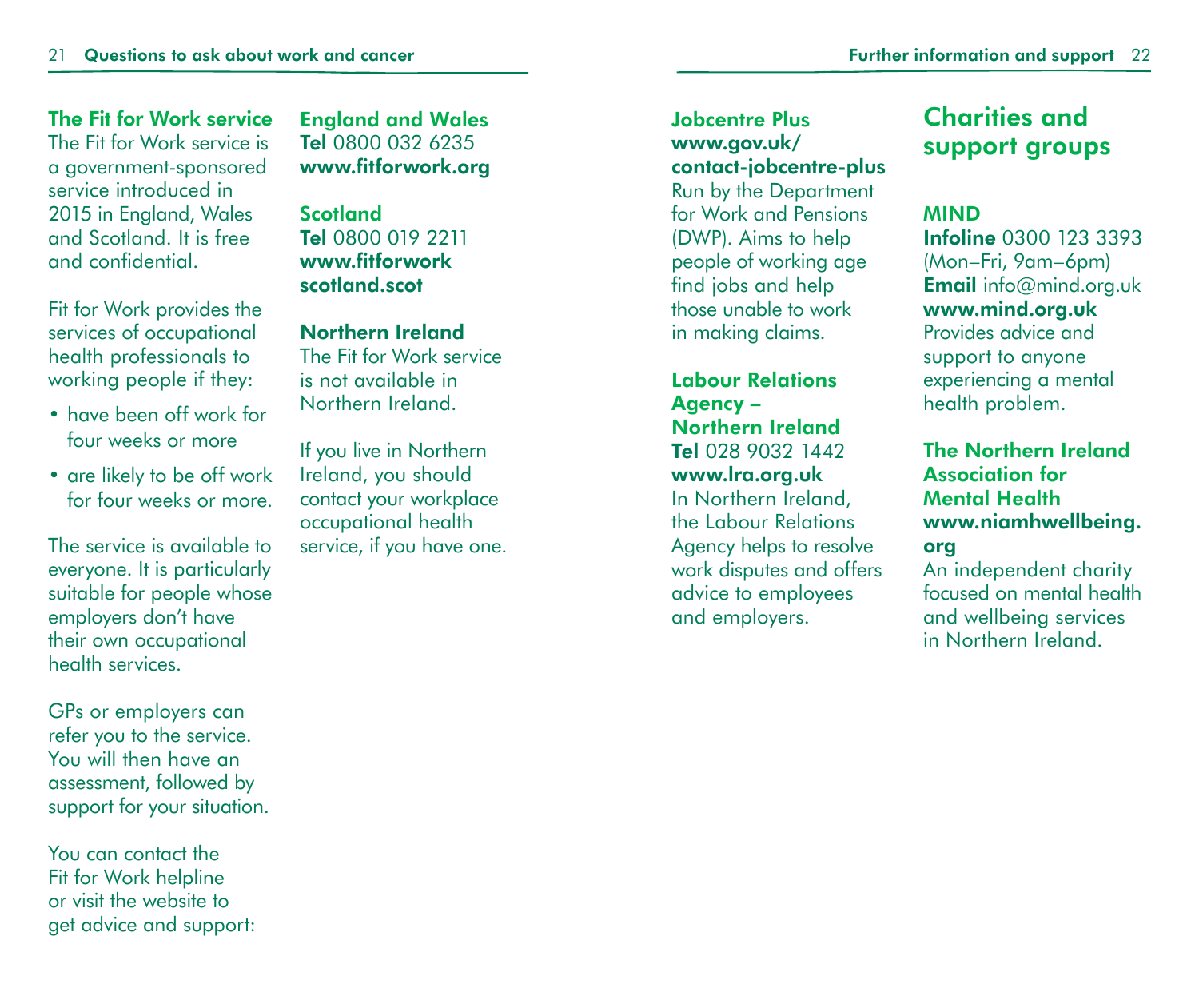#### Samaritans

Freepost RSRB-KKBY-CYJK, Chris, PO Box 9090, Stirling FK8 2SA **Helpline 116 123 Email** jo@samaritans.org www.samaritans.org Provides confidential and non-judgemental emotional support, 24 hours a day, 365 days a year, for people experiencing feelings of distress or despair.

#### The Scottish Association for Mental Health www.samh.org.uk

Provides help, information and support, and campaigns on behalf of people with mental health problems.

To find other cancer support charities SI N that are relevant to your situation, visit **macmillan.org.uk/organisationsearch** 

To find community support groups near you, visit **macmillan.org.uk/supportgroups**

#### Disclaimer

We make every effort to ensure that the information we provide is accurate and up to date but it should not be relied upon as a substitute for specialist professional advice tailored to your situation. So far as is permitted by law, Macmillan does not accept liability in relation to the use of any information contained in this publication, or third party information or websites included or referred to in it.

#### **Thanks**

This leaflet was written, revised and edited by Macmillan Cancer Support's Cancer Information Development team with support and approval from the Working Through Cancer Programme team at Macmillan. It is based on content originally produced in partnership with Loughborough University and Affinity Health at Work as part of the National Cancer Survivorship Initiative.

With thanks to: Jackie Dominey, GP & Macmillan GP Advisor, Clinical Lead EoL Solihull CCG; Dr Fehmidah Munir, Reader in Health Psychology and Athena SWAN School Champion; Caroline Payne, Team Leader, Macmillan Welfare Rights Team; and Dr Philip Wynn, Senior Occupational Health Physician. Thanks also to the people affected by cancer who reviewed this edition, and to those who shared their stories.

#### Sources

We've listed a sample of the sources used in the publication below. If you'd like further information about the sources we use, please contact us at bookletfeedback@macmillan.org.uk

Fit for work website. www.fitforwork.org (accessed April 2016). Gov.uk website. Access to work. www.gov.uk/access-to-work/overview (accessed April 2016).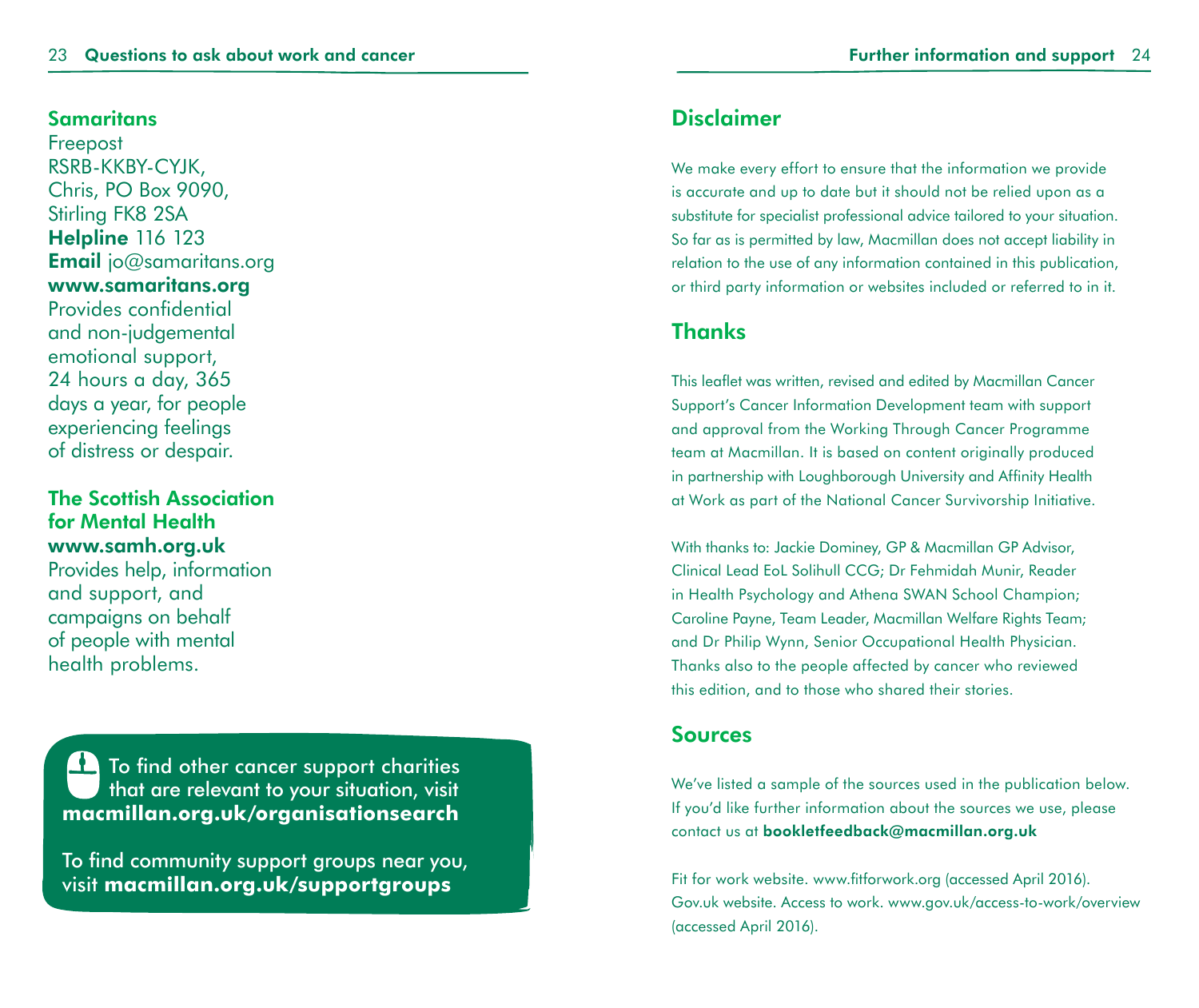# YOUR NOTES AND QUESTIONS